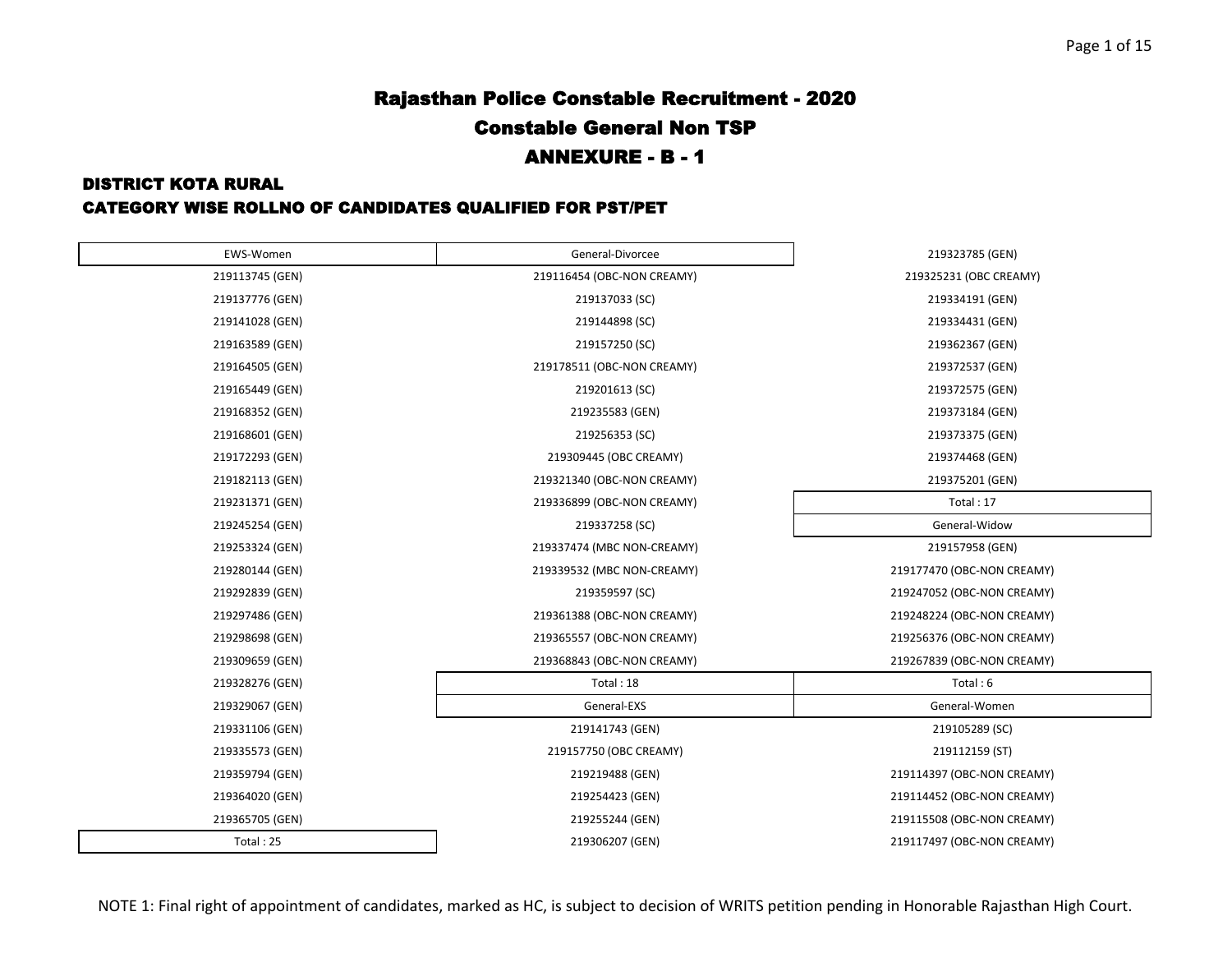### DISTRICT KOTA RURAL CATEGORY WISE ROLLNO OF CANDIDATES QUALIFIED FOR PST/PET

219117793 (GEN) 219218256 (OBC-NON CREAMY) 219327702 (OBC-NON CREAMY) 219128308 (MBC NON-CREAMY) 219231396 (OBC-NON CREAMY) 219333024 (OBC-NON CREAMY) 219129227 (MBC NON-CREAMY) 219231817 (OBC-NON CREAMY) 219334411 (OBC-NON CREAMY) 219136823 (ST) 219244124 (OBC-NON CREAMY) 219338271 (OBC-NON CREAMY) 219141193 (MBC NON-CREAMY) 219248447 (OBC-NON CREAMY) 219339436 (OBC-NON CREAMY) 219146215 (OBC-NON CREAMY) 219249423 (OBC-NON CREAMY) 219339944 (OBC-NON CREAMY) 219147017 (OBC-NON CREAMY) 219251719 (GEN) 219343601 (OBC-NON CREAMY) 219150674 (MBC NON-CREAMY) 219261161 (OBC-NON CREAMY) 219344505 (MBC NON-CREAMY) 219155605 (MBC NON-CREAMY) 219267133 (OBC-NON CREAMY) 219345768 (OBC-NON CREAMY) 219164699 (OBC-NON CREAMY) 219283967 (OBC-NON CREAMY) 219361043 (OBC-NON CREAMY) 219164827 (GEN) 219287457 (OBC-NON CREAMY) 219362665 (OBC-NON CREAMY) 219166579 (OBC-NON CREAMY) 219305294 (GEN) 219364205 (MBC NON-CREAMY) 219166824 (OBC-NON CREAMY) 219306644 (OBC-NON CREAMY) 219365146 (MBC NON-CREAMY) 219167159 (OBC-NON CREAMY) 219309180 (OBC-NON CREAMY) 219367147 (OBC-NON CREAMY) 219167607 (OBC-NON CREAMY) 219311055 (OBC-NON CREAMY) 219367567 (OBC-NON CREAMY) 219174074 (SC) 219321787 (OBC-NON CREAMY) 219369175 (OBC-NON CREAMY) 219175025 (OBC-NON CREAMY) 219322273 (OBC-NON CREAMY) 219370010 (OBC-NON CREAMY) 219177719 (OBC-NON CREAMY) 219322629 (OBC-NON CREAMY) 219372028 (OBC-NON CREAMY)

219184177 (OBC-NON CREAMY) 219324795 (OBC-NON CREAMY) 219374155 (GEN) 219201425 (OBC-NON CREAMY) 219325779 (OBC CREAMY) 219391986 (GEN) 219217058 (OBC-NON CREAMY) 219327307 (OBC-NON CREAMY) Total : 86

219119881 (OBC-NON CREAMY) 219230092 (OBC-NON CREAMY) 219330448 (GEN) 219156714 (OBC-NON CREAMY) 219273553 (OBC-NON CREAMY) 219353203 (SC) 219162709 (OBC-NON CREAMY) 219282020 (GEN) 219354354 (GEN) 219166326 (OBC-NON CREAMY) 219288617 (OBC-NON CREAMY) 219362903 (GEN) 219168133 (OBC-NON CREAMY) 219316295 (OBC-NON CREAMY) 219367576 (GEN) 219172038 (OBC-NON CREAMY) 219320807 (OBC-NON CREAMY) 219367903 (GEN)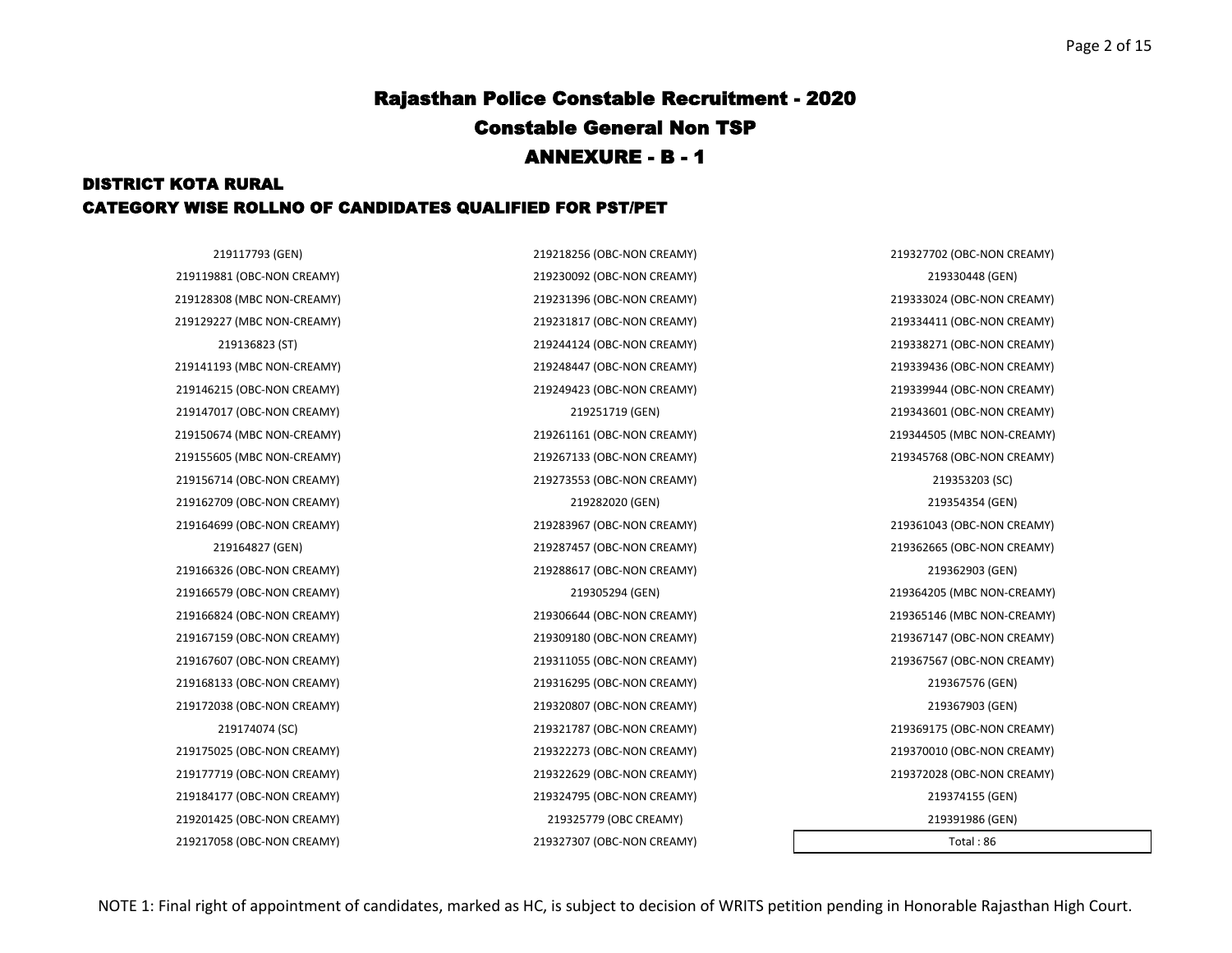### DISTRICT KOTA RURAL CATEGORY WISE ROLLNO OF CANDIDATES QUALIFIED FOR PST/PET

| MBC-EXS                    |  |
|----------------------------|--|
| 219149682 (MBC NON-CREAMY) |  |
| 219193539 (MBC NON-CREAMY) |  |
| 219194130 (MBC NON-CREAMY) |  |
| 219274576 (MBC NON-CREAMY) |  |
| 219275389 (MBC NON-CREAMY) |  |
| 219279418 (MBC NON-CREAMY) |  |
| 219291479 (MBC NON-CREAMY) |  |
| 219292803 (MBC NON-CREAMY) |  |
| 219293588 (MBC NON-CREAMY) |  |
| 219293609 (MBC NON-CREAMY) |  |
| 219295380 (MBC NON-CREAMY) |  |
| 219295959 (MBC NON-CREAMY) |  |
| 219296077 (MBC NON-CREAMY) |  |
| 219296694 (MBC NON-CREAMY) |  |
| 219307490 (MBC NON-CREAMY) |  |
| 219319893 (MBC NON-CREAMY) |  |
| 219319938 (MBC NON-CREAMY) |  |
| 219344444 (MBC NON-CREAMY) |  |
| 219362743 (MBC NON-CREAMY) |  |
| 219363198 (MBC NON-CREAMY) |  |
| 219363398 (MBC NON-CREAMY) |  |
| 219366401 (MBC NON-CREAMY) |  |
| Total: 22                  |  |
| MBC-Women                  |  |
| 219112631 (MBC NON-CREAMY) |  |
| $10117050$ (MIDC MOM) CDEA |  |

| MBC-EXS                    | 219232756 (MBC NON-CREAMY) | 219155688 (OBC-NON CREAMY) |
|----------------------------|----------------------------|----------------------------|
| 219149682 (MBC NON-CREAMY) | 219271054 (MBC NON-CREAMY) | 219155821 (OBC-NON CREAMY) |
| 219193539 (MBC NON-CREAMY) | 219279348 (MBC NON-CREAMY) | 219158020 (OBC-NON CREAMY) |
| 219194130 (MBC NON-CREAMY) | 219299329 (MBC NON-CREAMY) | 219158495 (OBC-NON CREAMY) |
| 219274576 (MBC NON-CREAMY) | 219311160 (MBC NON-CREAMY) | 219161052 (OBC-NON CREAMY) |
| 219275389 (MBC NON-CREAMY) | 219326244 (MBC NON-CREAMY) | 219162427 (OBC-NON CREAMY) |
| 219279418 (MBC NON-CREAMY) | 219338636 (MBC NON-CREAMY) | 219164842 (OBC-NON CREAMY) |
| 219291479 (MBC NON-CREAMY) | 219365526 (MBC NON-CREAMY) | 219165375 (OBC-NON CREAMY) |
| 219292803 (MBC NON-CREAMY) | Total:10                   | 219174114 (OBC-NON CREAMY) |
| 219293588 (MBC NON-CREAMY) | OBC-Divorcee               | 219175806 (OBC-NON CREAMY) |
| 219293609 (MBC NON-CREAMY) | 219129709 (OBC-NON CREAMY) | 219177685 (OBC-NON CREAMY) |
| 219295380 (MBC NON-CREAMY) | 219132215 (OBC-NON CREAMY) | 219193474 (OBC-NON CREAMY) |
| 219295959 (MBC NON-CREAMY) | 219150678 (OBC-NON CREAMY) | 219194100 (OBC-NON CREAMY) |
| 219296077 (MBC NON-CREAMY) | 219184803 (OBC-NON CREAMY) | 219194210 (OBC-NON CREAMY) |
| 219296694 (MBC NON-CREAMY) | 219298527 (OBC-NON CREAMY) | 219194850 (OBC-NON CREAMY) |
| 219307490 (MBC NON-CREAMY) | 219332489 (OBC-NON CREAMY) | 219195165 (OBC-NON CREAMY) |
| 219319893 (MBC NON-CREAMY) | 219338076 (MBC NON-CREAMY) | 219195846 (OBC-NON CREAMY) |
| 219319938 (MBC NON-CREAMY) | 219364953 (OBC-NON CREAMY) | 219217529 (OBC-NON CREAMY) |
| 219344444 (MBC NON-CREAMY) | 219373608 (OBC-NON CREAMY) | 219218002 (OBC-NON CREAMY) |
| 219362743 (MBC NON-CREAMY) | Total: 9                   | 219233077 (OBC-NON CREAMY) |
| 219363198 (MBC NON-CREAMY) | OBC-EXS                    | 219235660 (OBC-NON CREAMY) |
| 219363398 (MBC NON-CREAMY) | 219118631 (OBC-NON CREAMY) | 219247439 (OBC-NON CREAMY) |
| 219366401 (MBC NON-CREAMY) | 219144750 (OBC-NON CREAMY) | 219247758 (OBC-NON CREAMY) |
| Total: 22                  | 219146088 (OBC-NON CREAMY) | 219248967 (OBC-NON CREAMY) |
| MBC-Women                  | 219146766 (OBC-NON CREAMY) | 219249307 (OBC-NON CREAMY) |
| 219112631 (MBC NON-CREAMY) | 219148076 (OBC-NON CREAMY) | 219250938 (OBC-NON CREAMY) |
| 219147050 (MBC NON-CREAMY) | 219150690 (OBC-NON CREAMY) | 219251099 (OBC-NON CREAMY) |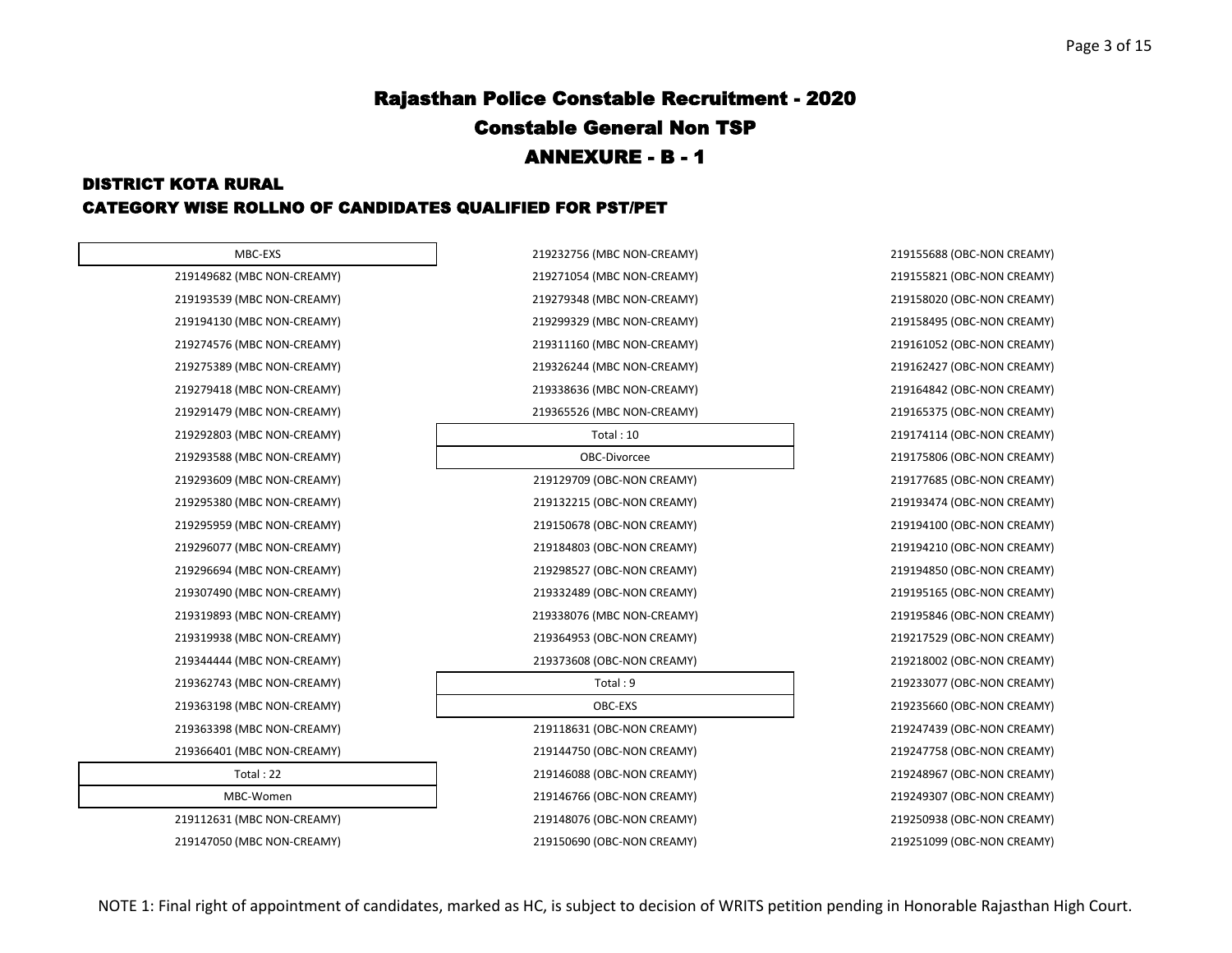### DISTRICT KOTA RURAL CATEGORY WISE ROLLNO OF CANDIDATES QUALIFIED FOR PST/PET

219252721 (OBC-NON CREAMY) 219276923 (OBC-NON CREAMY) 219331443 (OBC-NON CREAMY) 219252929 (OBC-NON CREAMY) 219277077 (OBC-NON CREAMY) 219331497 (OBC-NON CREAMY) 219253352 (OBC-NON CREAMY) 219290105 (OBC-NON CREAMY) 219331677 (OBC-NON CREAMY) 219254168 (OBC-NON CREAMY) 219290381 (OBC-NON CREAMY) 219331747 (OBC-NON CREAMY) 219254732 (OBC-NON CREAMY) 219293920 (OBC-NON CREAMY) 219332448 (OBC-NON CREAMY) 219255986 (OBC-NON CREAMY) 219296051 (OBC-NON CREAMY) 219332506 (OBC-NON CREAMY) 219256182 (OBC-NON CREAMY) 219309578 (OBC-NON CREAMY) 219334119 (OBC-NON CREAMY) 219256738 (OBC-NON CREAMY) 219309934 (OBC-NON CREAMY) 219334339 (OBC-NON CREAMY) 219257388 (OBC-NON CREAMY) 219311740 (OBC-NON CREAMY) 219335629 (OBC-NON CREAMY) 219257637 (OBC-NON CREAMY) 219315714 (OBC-NON CREAMY) 219346222 (OBC-NON CREAMY) 219257642 (OBC-NON CREAMY) 219322185 (OBC-NON CREAMY) 219361316 (OBC-NON CREAMY) 219258078 (OBC-NON CREAMY) 219322381 (OBC-NON CREAMY) 219361639 (OBC-NON CREAMY) 219258625 (OBC-NON CREAMY) 219323278 (OBC-NON CREAMY) 219361852 (OBC-NON CREAMY) 219260082 (OBC-NON CREAMY) 219323913 (OBC-NON CREAMY) 219361940 (OBC-NON CREAMY) 219261046 (OBC-NON CREAMY) 219324749 (OBC-NON CREAMY) 219365000 (OBC-NON CREAMY) 219261409 (OBC-NON CREAMY) 219325308 (OBC-NON CREAMY) 219365064 (OBC-NON CREAMY) 219261473 (OBC-NON CREAMY) 219327143 (OBC-NON CREAMY) 219365670 (OBC-NON CREAMY) 219269536 (OBC-NON CREAMY) 219327199 (OBC-NON CREAMY) 219366016 (OBC-NON CREAMY) 219270987 (OBC-NON CREAMY) 219327227 (OBC-NON CREAMY) 219366601 (OBC-NON CREAMY) 219272092 (OBC-NON CREAMY) 219327529 (OBC-NON CREAMY) 219366654 (OBC-NON CREAMY) 219272495 (OBC-NON CREAMY) 219328059 (OBC-NON CREAMY) 219367920 (OBC-NON CREAMY) 219272979 (OBC-NON CREAMY) 219328411 (OBC-NON CREAMY) 219368084 (OBC-NON CREAMY) 219273650 (OBC-NON CREAMY) 219328532 (OBC-NON CREAMY) 219368635 (OBC-NON CREAMY) 219274424 (OBC-NON CREAMY) 219329519 (OBC-NON CREAMY) 219368870 (OBC-NON CREAMY) 219275696 (OBC-NON CREAMY) 219329721 (OBC-NON CREAMY) 219369330 (OBC-NON CREAMY)

219251856 (OBC-NON CREAMY) 219276181 (OBC-NON CREAMY) 219330978 (OBC-NON CREAMY)

219276066 (OBC-NON CREAMY) 219330288 (OBC-NON CREAMY) 219369562 (OBC-NON CREAMY)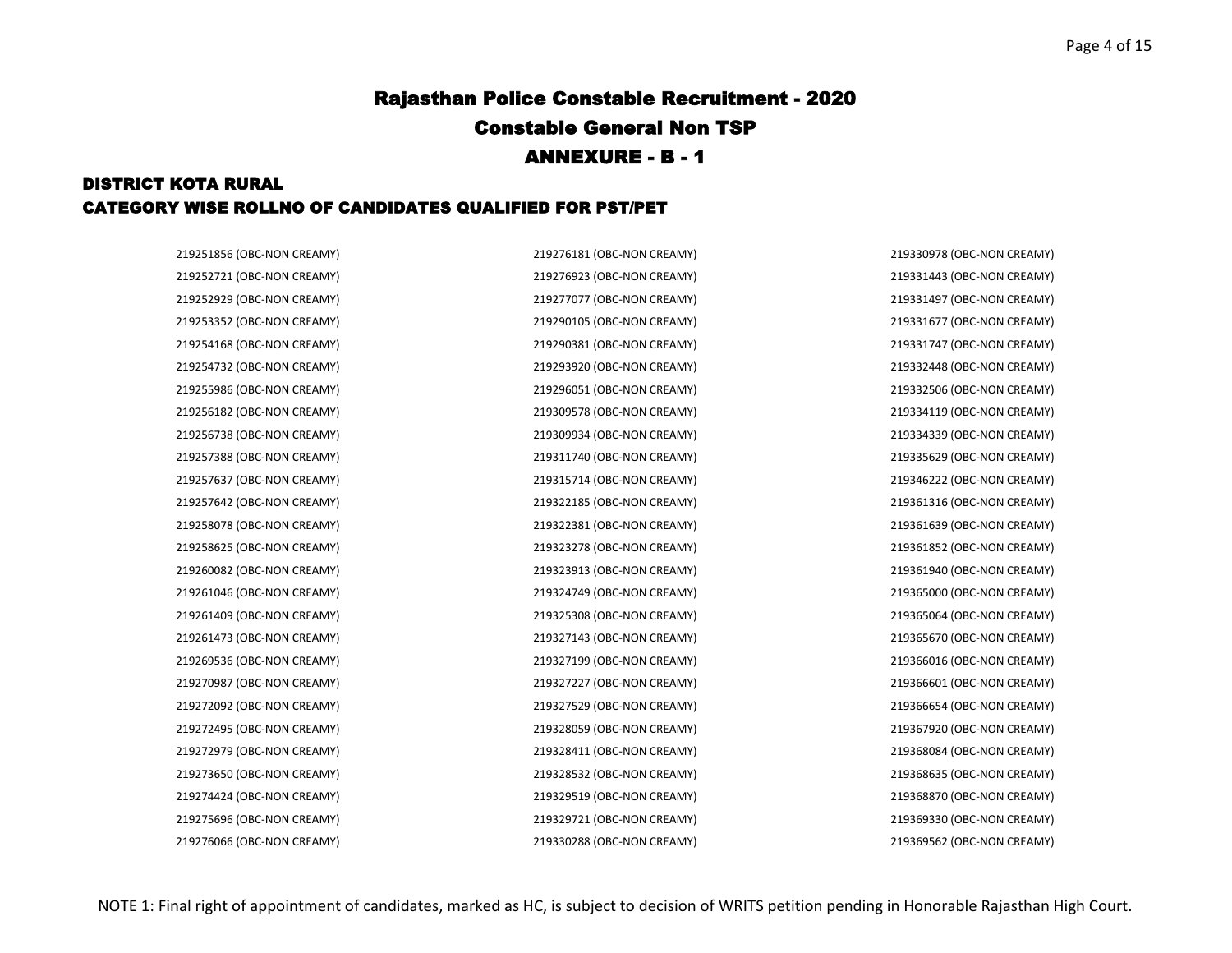#### DISTRICT KOTA RURAL CATEGORY WISE ROLLNO OF CANDIDATES QUALIFIED FOR PST/PET

| 219369934 (OBC-NON CREAMY) | 219244349 (OBC-NON CREAMY) |
|----------------------------|----------------------------|
| 219370964 (OBC-NON CREAMY) | 219247352 (OBC-NON CREAMY) |
| 219372381 (OBC-NON CREAMY) | 219248173 (OBC-NON CREAMY) |
| <b>Total: 117</b>          | 219248609 (OBC-NON CREAMY) |
| OBC-Widow                  | 219250743 (OBC-NON CREAMY) |
| 219139719 (OBC-NON CREAMY) | 219253130 (OBC-NON CREAMY) |
| Total: 1                   | 219253425 (OBC-NON CREAMY) |
| OBC-Women                  | 219258290 (OBC-NON CREAMY) |
| 219113396 (OBC-NON CREAMY) | 219260982 (OBC-NON CREAMY) |
| 219113482 (OBC-NON CREAMY) | 219270295 (OBC-NON CREAMY) |
| 219118365 (OBC-NON CREAMY) | 219270927 (OBC-NON CREAMY) |
| 219119083 (OBC-NON CREAMY) | 219273768 (OBC-NON CREAMY) |
| 219166132 (OBC-NON CREAMY) | 219283608 (OBC-NON CREAMY) |
| 219169326 (OBC-NON CREAMY) | 219284084 (OBC-NON CREAMY) |
| 219170126 (OBC-NON CREAMY) | 219286352 (OBC-NON CREAMY) |
| 219170202 (OBC-NON CREAMY) | 219301502 (OBC-NON CREAMY) |
| 219172440 (MBC NON-CREAMY) | 219308356 (OBC-NON CREAMY) |
| 219174057 (OBC-NON CREAMY) | 219309470 (OBC-NON CREAMY) |
| 219176808 (OBC-NON CREAMY) | 219318277 (OBC-NON CREAMY) |
| 219177891 (OBC-NON CREAMY) | 219322105 (OBC-NON CREAMY) |
| 219177912 (OBC-NON CREAMY) | 219323552 (OBC-NON CREAMY) |
| 219179685 (OBC-NON CREAMY) | 219325108 (OBC-NON CREAMY) |
| 219184465 (OBC-NON CREAMY) | 219328209 (OBC-NON CREAMY) |
| 219193706 (OBC-NON CREAMY) | 219333835 (OBC-NON CREAMY) |
| 219195340 (OBC-NON CREAMY) | 219334207 (OBC-NON CREAMY) |
| 219197598 (OBC-NON CREAMY) | 219339325 (OBC-NON CREAMY) |
| 219235919 (OBC-NON CREAMY) | 219344908 (OBC-NON CREAMY) |

| 219368697 (OBC-NON CREAMY) |
|----------------------------|
| 219368857 (OBC-NON CREAMY) |
| 219370785 (OBC-NON CREAMY) |
| 219372929 (OBC-NON CREAMY) |
| Total: 50                  |
| SC-Divorcee                |
| 219156708 (SC)             |
| 219282036 (SC)             |
| 219299550 (SC)             |
| 219339530 (SC)             |
| Total: 4                   |
| SC-EXS                     |
| 219360755 (SC)             |
| 219368793 (SC)             |
| 219371767 (SC)             |
| Total: 3                   |
| SC-Widow                   |
| 219155276 (SC)             |
| 219158878 (SC)             |
| 219299163 (SC)             |
| 219302767 (SC)             |
| Total: 4                   |
| SC-Women                   |
| 219133165 (SC)             |
| 219135351 (SC)             |
| 219138249 (SC)             |
| 219144847 (SC)             |
|                            |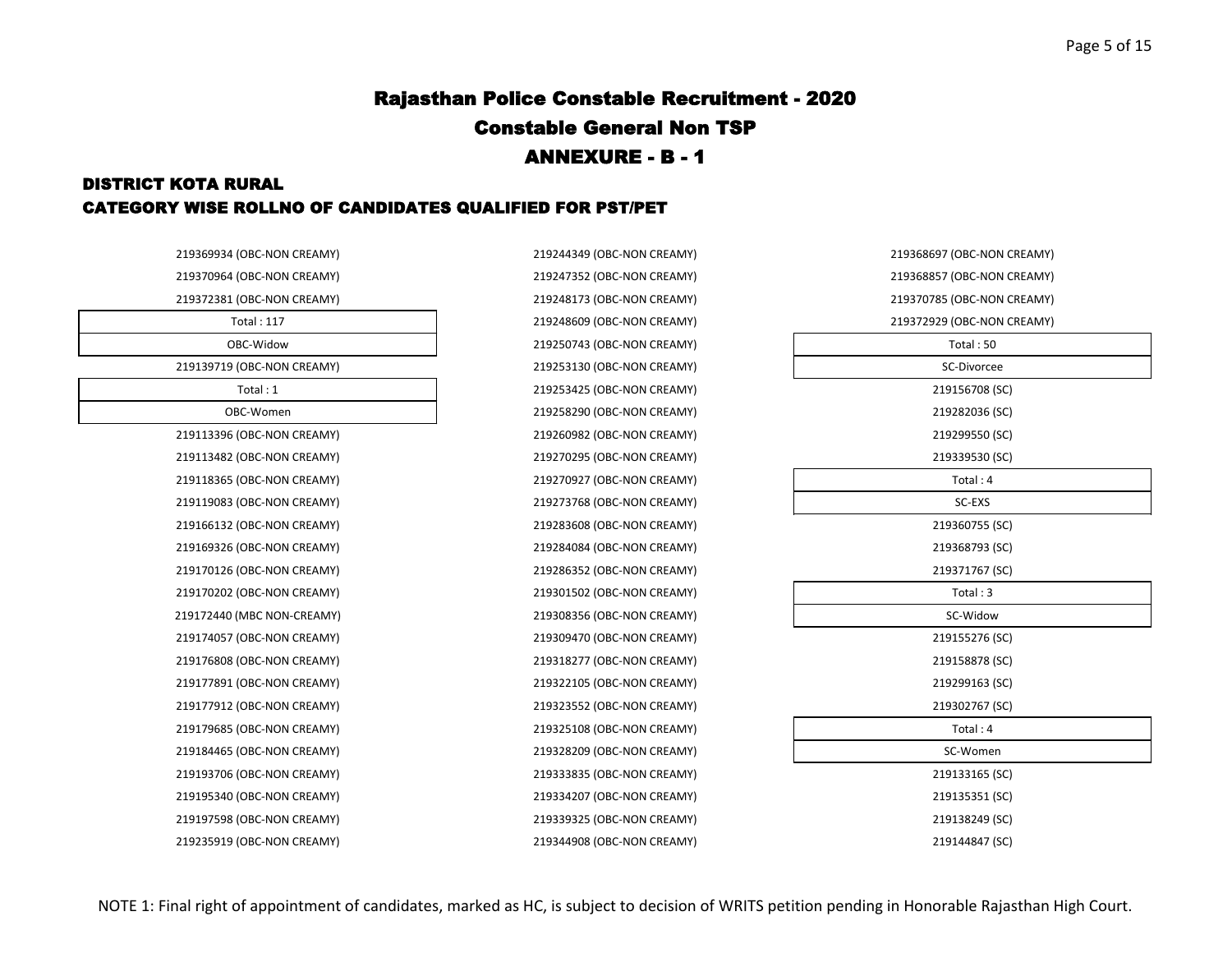#### DISTRICT KOTA RURAL

| 219156427 (SC) | 219299970 (SC) | ST-Women        |
|----------------|----------------|-----------------|
| 219157206 (SC) | 219302781 (SC) | 219129442 (ST)  |
| 219158150 (SC) | 219303357 (SC) | 219133658 (ST)  |
| 219159673 (SC) | 219310962 (SC) | 219138602 (ST)  |
| 219162517 (SC) | 219312686 (SC) | 219159668 (ST)  |
| 219164817 (SC) | 219321223 (SC) | 219171638 (ST)  |
| 219167863 (SC) | 219324453 (SC) | 219185504 (ST)  |
| 219169844 (SC) | 219334037 (SC) | 219201732 (ST)  |
| 219172620 (SC) | 219334958 (SC) | 219231150 (ST)  |
| 219172837 (SC) | 219335334 (SC) | 219261949 (ST)  |
| 219173437 (SC) | 219338017 (SC) | 219267150 (ST)  |
| 219174115 (SC) | 219342215 (SC) | 219268574 (ST)  |
| 219174743 (SC) | 219359823 (SC) | 219278110 (ST)  |
| 219175036 (SC) | 219360154 (SC) | 219288550 (ST)  |
| 219198699 (SC) | 219360227 (SC) | 219297385 (ST)  |
| 219215029 (SC) | 219368401 (SC) | 219299337 (ST)  |
| 219231785 (SC) | Total: 47      | 219305685 (ST)  |
| 219236091 (SC) | ST-Divorcee    | 219312277 (ST)  |
| 219245391 (SC) | 219156053 (ST) | 219316471 (ST)  |
| 219247250 (SC) | 219219620 (ST) | 219316823 (ST)  |
| 219248168 (SC) | 219314609 (ST) | 219340523 (ST)  |
| 219261124 (SC) | Total: 3       | 219359575 (ST)  |
| 219270684 (SC) | ST-EXS         | 219359738 (ST)  |
| 219272370 (SC) | 219136721 (ST) | Total: 22       |
| 219274570 (SC) | 219294897 (ST) | EWS-Male        |
| 219280608 (SC) | 219315510 (ST) | 219114770 (GEN) |
| 219298327 (SC) | Total: 3       | 219114800 (GEN) |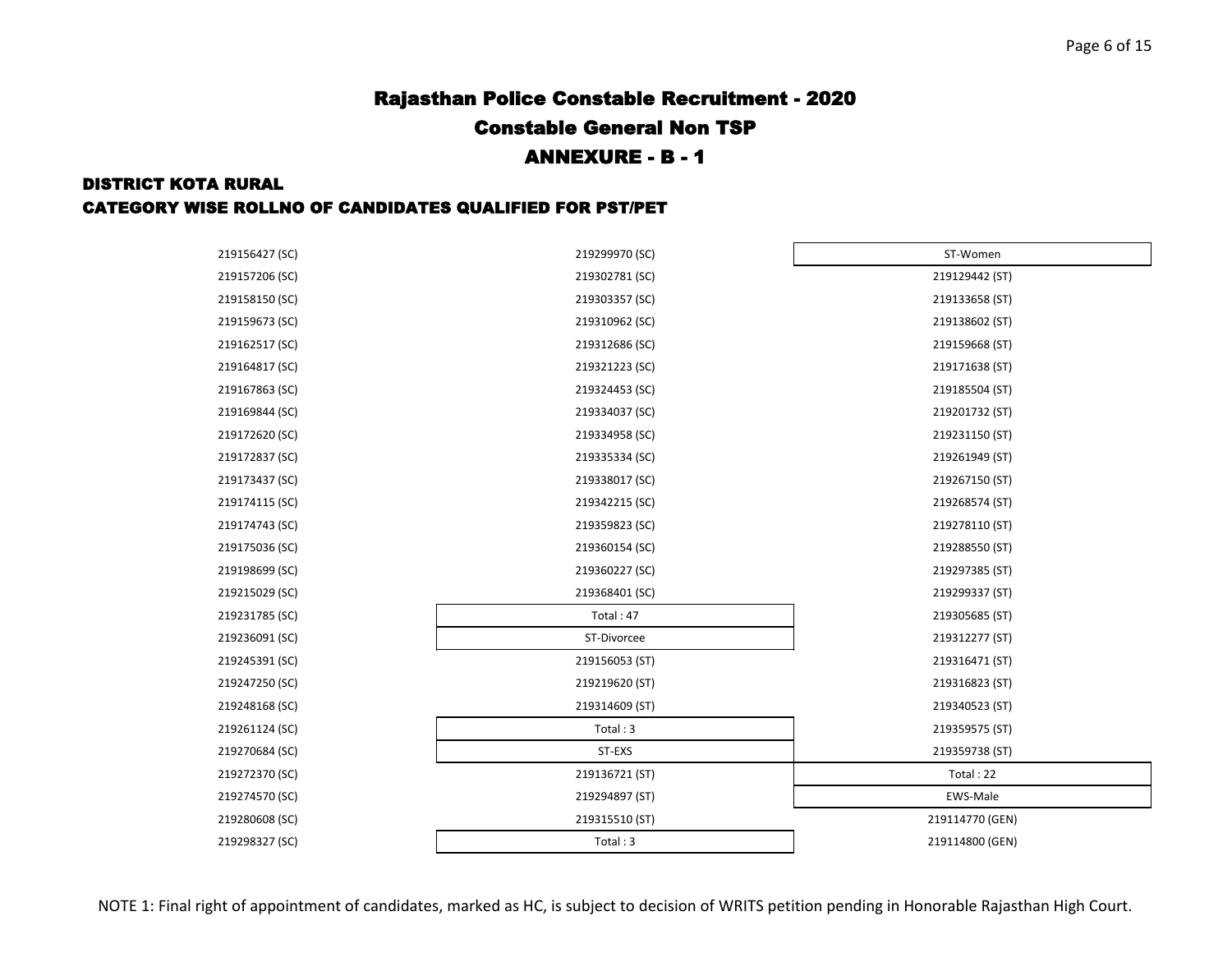### DISTRICT KOTA RURAL CATEGORY WISE ROLLNO OF CANDIDATES QUALIFIED FOR PST/PET

| 219114847 (GEN) | 219162968 (GEN) | 219263083 (GEN) |
|-----------------|-----------------|-----------------|
| 219114962 (GEN) | 219163453 (GEN) | 219279054 (GEN) |
| 219115259 (GEN) | 219163483 (GEN) | 219279083 (GEN) |
| 219115904 (GEN) | 219163500 (GEN) | 219280654 (GEN) |
| 219116027 (GEN) | 219164326 (GEN) | 219280734 (GEN) |
| 219116569 (GEN) | 219165935 (GEN) | 219281111 (GEN) |
| 219117533 (GEN) | 219166369 (GEN) | 219281425 (GEN) |
| 219117565 (GEN) | 219168608 (GEN) | 219284932 (GEN) |
| 219118344 (GEN) | 219170080 (GEN) | 219286767 (GEN) |
| 219118632 (GEN) | 219173379 (GEN) | 219287055 (GEN) |
| 219118653 (GEN) | 219175666 (GEN) | 219288475 (GEN) |
| 219118728 (GEN) | 219176276 (GEN) | 219288490 (GEN) |
| 219119134 (GEN) | 219178048 (GEN) | 219289289 (GEN) |
| 219119514 (GEN) | 219178623 (GEN) | 219289912 (GEN) |
| 219119836 (GEN) | 219184377 (GEN) | 219292728 (GEN) |
| 219120229 (GEN) | 219196369 (GEN) | 219295996 (GEN) |
| 219120830 (GEN) | 219199077 (GEN) | 219296163 (GEN) |
| 219131735 (GEN) | 219229560 (GEN) | 219299728 (GEN) |
| 219134498 (GEN) | 219232506 (GEN) | 219304670 (GEN) |
| 219135589 (GEN) | 219233501 (GEN) | 219310160 (GEN) |
| 219140913 (GEN) | 219233872 (GEN) | 219319557 (GEN) |
| 219145966 (GEN) | 219236994 (GEN) | 219327614 (GEN) |
| 219146297 (GEN) | 219240527 (GEN) | 219336388 (GEN) |
| 219148413 (GEN) | 219244552 (GEN) | 219340414 (GEN) |
| 219149171 (GEN) | 219246474 (GEN) | 219342639 (GEN) |
| 219158285 (GEN) | 219248196 (GEN) | 219364420 (GEN) |
| 219158418 (GEN) | 219256200 (GEN) | 219365838 (GEN) |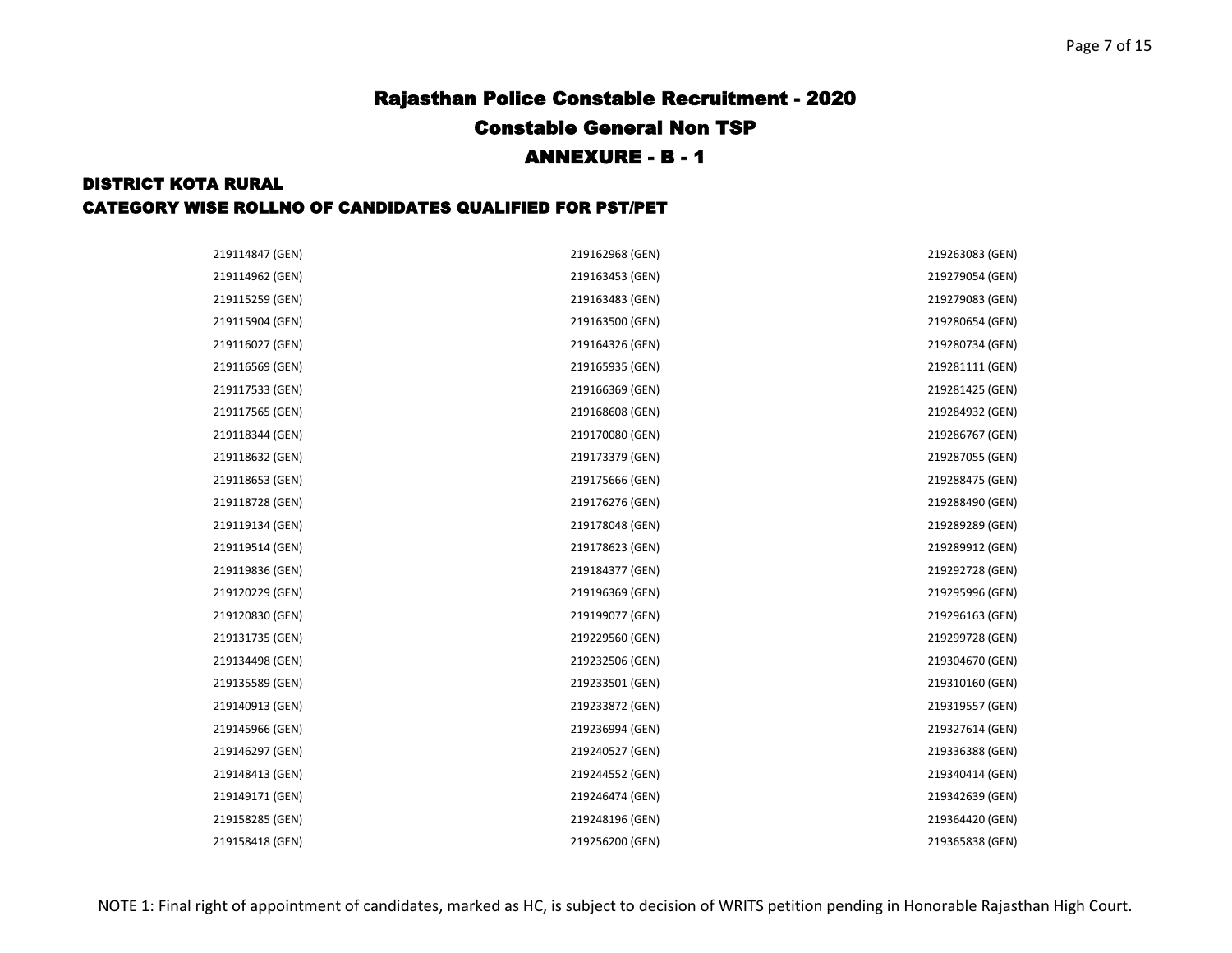### DISTRICT KOTA RURAL CATEGORY WISE ROLLNO OF CANDIDATES QUALIFIED FOR PST/PET

219367453 (GEN) 219118250 (OBC-NON CREAMY) 219163485 (OBC-NON CREAMY) 219392442 (GEN) 219118483 (GEN) 219163571 (OBC-NON CREAMY) Total : 85 219118957 (MBC NON-CREAMY) 219163845 (OBC-NON CREAMY) General-Male 219118968 (OBC-NON CREAMY) 219164314 (OBC-NON CREAMY) 219105265 (GEN) 219118976 (OBC-NON CREAMY) 219165145 (OBC-NON CREAMY) 219113130 (OBC-NON CREAMY) 219119217 (OBC-NON CREAMY) 219165433 (OBC-NON CREAMY) 219113331 (OBC-NON CREAMY) 219119558 (OBC-NON CREAMY) 219166079 (OBC-NON CREAMY) 219113704 (OBC-NON CREAMY) 219119652 (OBC-NON CREAMY) 219166274 (OBC-NON CREAMY) 219113736 (MBC NON-CREAMY) 219119772 (OBC-NON CREAMY) 219167069 (OBC-NON CREAMY) 219114118 (OBC-NON CREAMY) 219119951 (OBC-NON CREAMY) 219167422 (OBC-NON CREAMY) 219114229 (GEN) 219120243 (GEN) 219167529 (GEN) 219114376 (OBC-NON CREAMY) 219127433 (MBC NON-CREAMY) 219167560 (OBC-NON CREAMY) 219114588 (OBC-NON CREAMY) 219132575 (OBC-NON CREAMY) 219167689 (OBC-NON CREAMY) 219115291 (GEN) 219133268 (SC) 219168298 (OBC-NON CREAMY) 219115323 (OBC-NON CREAMY) 219133429 (OBC-NON CREAMY) 219168605 (OBC-NON CREAMY) 219115350 (OBC-NON CREAMY) 219134277 (GEN) 219169084 (OBC-NON CREAMY) 219115697 (OBC-NON CREAMY) 219135318 (OBC-NON CREAMY) 219171933 (OBC-NON CREAMY) 219115815 (OBC-NON CREAMY) 219136941 (OBC-NON CREAMY) 219172430 (MBC NON-CREAMY) 219116272 (OBC-NON CREAMY) 219137232 (OBC-NON CREAMY) 219172689 (OBC-NON CREAMY) 219116593 (OBC-NON CREAMY) 219145560 (OBC-NON CREAMY) 219172834 (OBC-NON CREAMY) 219116594 (OBC-NON CREAMY) 219155079 (OBC-NON CREAMY) 219172857 (OBC-NON CREAMY) 219116852 (OBC-NON CREAMY) 219155640 (OBC-NON CREAMY) 219172961 (OBC-NON CREAMY) 219117125 (OBC-NON CREAMY) 219157237 (OBC-NON CREAMY) 219173070 (OBC-NON CREAMY) 219117437 (OBC-NON CREAMY) 219159449 (OBC-NON CREAMY) 219173356 (OBC-NON CREAMY) 219118147 (OBC-NON CREAMY) 219159508 (MBC NON-CREAMY) 219173730 (GEN) 219118175 (GEN) 219161920 (OBC-NON CREAMY) 219174022 (OBC-NON CREAMY) 219118233 (OBC-NON CREAMY) 219162493 (OBC-NON CREAMY) 219174030 (OBC-NON CREAMY)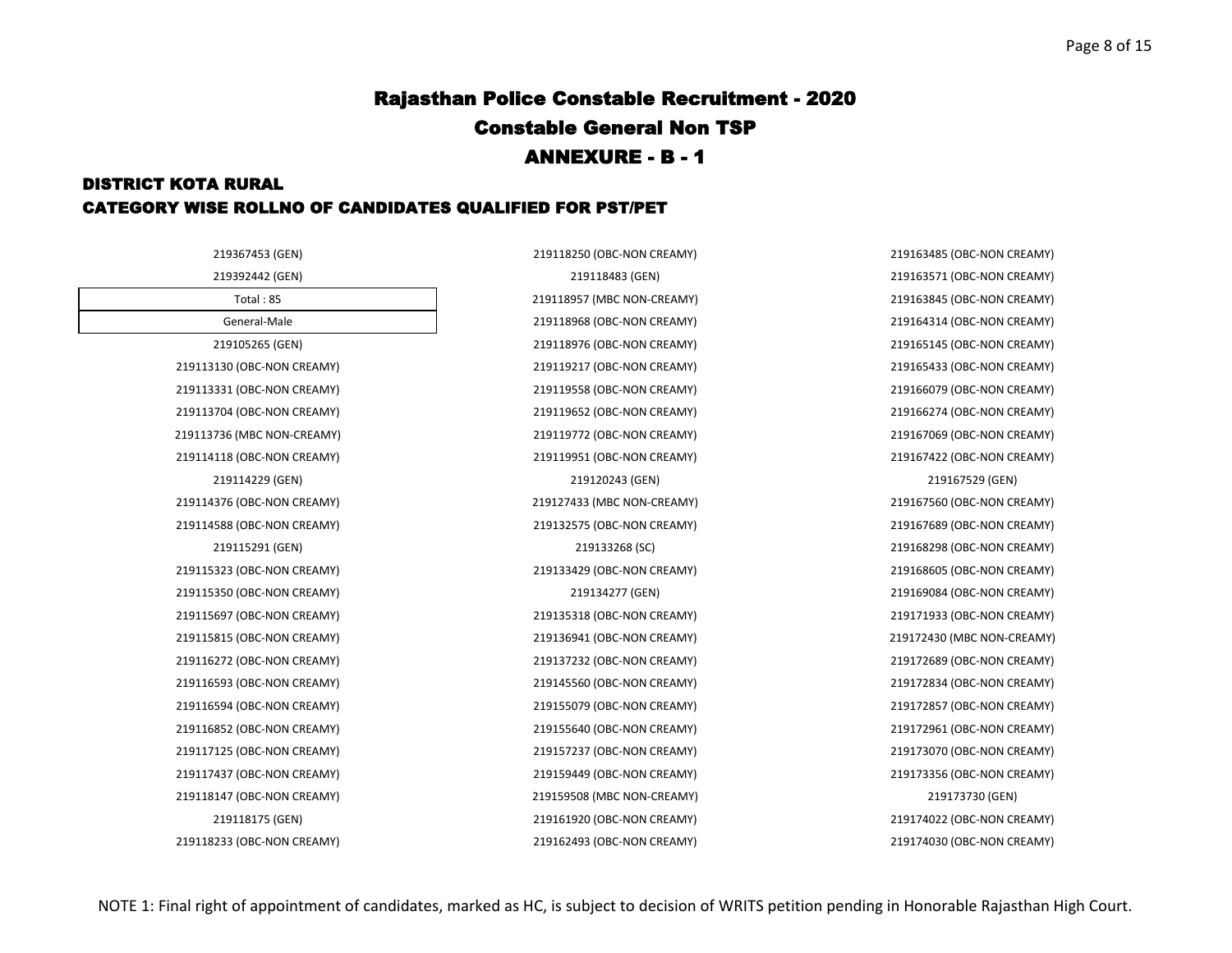### DISTRICT KOTA RURAL CATEGORY WISE ROLLNO OF CANDIDATES QUALIFIED FOR PST/PET

219175363 (OBC-NON CREAMY) 219231463 (OBC-NON CREAMY) 219247129 (OBC-NON CREAMY) 219175419 (OBC-NON CREAMY) 219231607 (OBC-NON CREAMY) 219247451 (OBC-NON CREAMY) 219176412 (OBC-NON CREAMY) 219233095 (GEN) 219248777 (OBC-NON CREAMY) 219177078 (OBC-NON CREAMY) 219233200 (OBC-NON CREAMY) 219248806 (OBC-NON CREAMY) 219177142 (OBC-NON CREAMY) 219233219 (OBC-NON CREAMY) 219252014 (OBC-NON CREAMY) 219178486 (OBC-NON CREAMY) 219233258 (OBC-NON CREAMY) 219252504 (OBC-NON CREAMY) 219183010 (OBC-NON CREAMY) 219233813 (OBC-NON CREAMY) 219255742 (OBC-NON CREAMY) 219183884 (OBC-NON CREAMY) 219233993 (OBC-NON CREAMY) 219255962 (OBC-NON CREAMY) 219184283 (OBC-NON CREAMY) 219234126 (OBC-NON CREAMY) 219256895 (GEN) 219185146 (OBC-NON CREAMY) 219234146 (OBC-NON CREAMY) 219257095 (MBC NON-CREAMY) 219193736 (OBC-NON CREAMY) 219234167 (OBC-NON CREAMY) 219257144 (MBC NON-CREAMY) 219195421 (OBC-NON CREAMY) 219234409 (GEN) 219258033 (OBC-NON CREAMY) 219197515 (OBC-NON CREAMY) 219234863 (OBC-NON CREAMY) 219258667 (OBC-NON CREAMY) 219198755 (OBC-NON CREAMY) 219235150 (GEN) 219259827 (OBC-NON CREAMY) 219199716 (OBC-NON CREAMY) 219235371 (OBC-NON CREAMY) 219260256 (OBC-NON CREAMY) 219200507 (OBC-NON CREAMY) 219236417 (OBC-NON CREAMY) 219260398 (OBC-NON CREAMY) 219200690 (OBC-NON CREAMY) 219236799 (OBC-NON CREAMY) 219260433 (ST) 219213263 (OBC-NON CREAMY) 219237009 (OBC-NON CREAMY) 219261191 (OBC-NON CREAMY) 219214353 (OBC-NON CREAMY) 219240215 (MBC NON-CREAMY) 219263335 (OBC-NON CREAMY) 219214413 (OBC-NON CREAMY) 219244558 (GEN) 219266617 (OBC-NON CREAMY) 219214514 (OBC-NON CREAMY) 219244761 (OBC CREAMY) 219268625 (MBC NON-CREAMY) 219218191 (OBC-NON CREAMY) 219245377 (OBC-NON CREAMY) 219270423 (OBC-NON CREAMY)

219174659 (MBC NON-CREAMY) 219230173 (OBC-NON CREAMY) 219246683 (OBC-NON CREAMY) 219176399 (SC) 219232663 (OBC-NON CREAMY) 219247506 (OBC-NON CREAMY) 219180664 (GEN) 219233281 (OBC-NON CREAMY) 219253108 (MBC NON-CREAMY) 219181970 (GEN) 219233385 (OBC-NON CREAMY) 219254916 (MBC NON-CREAMY) 219218948 (SC) 219246001 (OBC-NON CREAMY) 219275868 (OBC-NON CREAMY)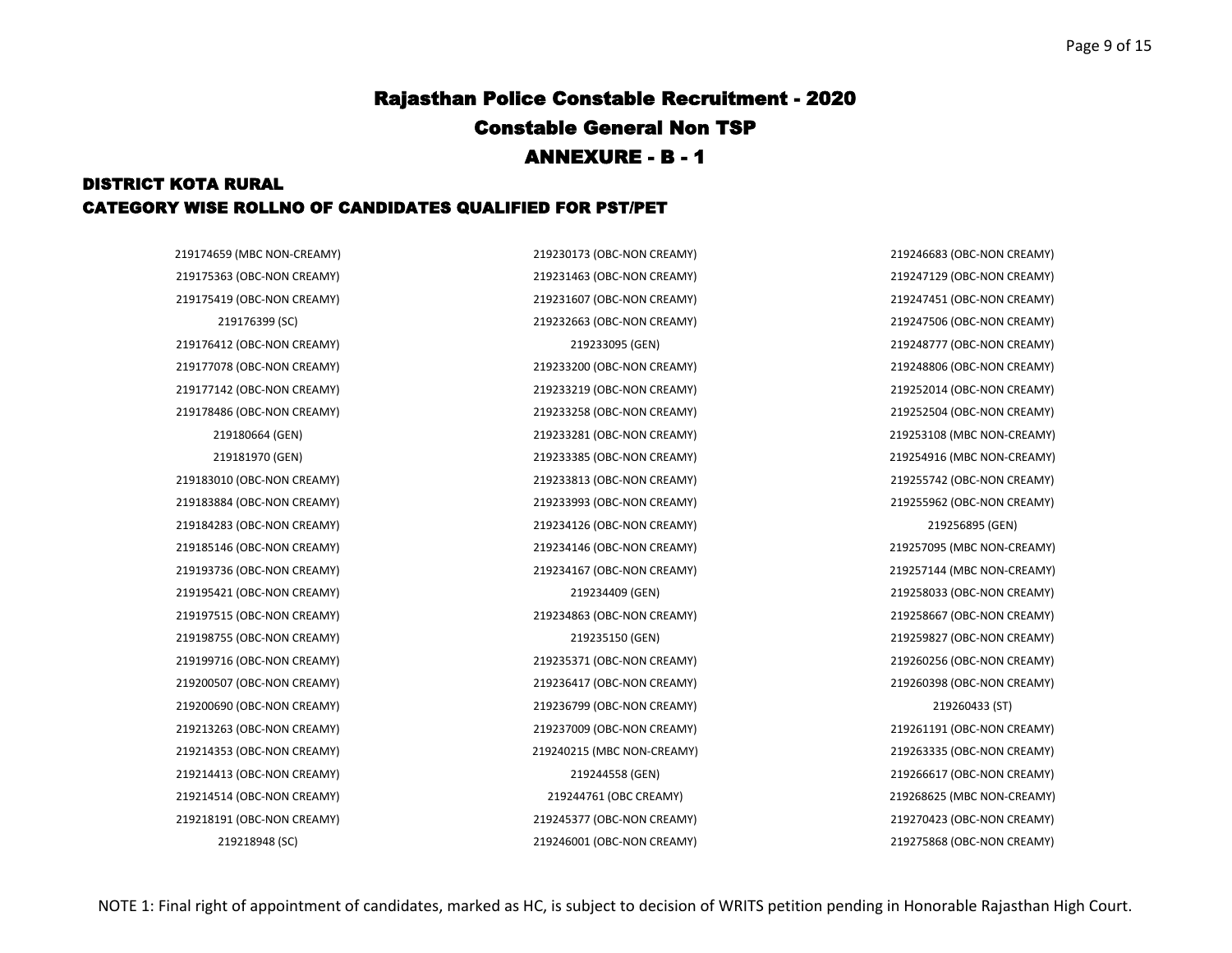### DISTRICT KOTA RURAL CATEGORY WISE ROLLNO OF CANDIDATES QUALIFIED FOR PST/PET

219280732 (GEN) 219310421 (OBC-NON CREAMY) 219332856 (OBC-NON CREAMY) 219281389 (GEN) 219316656 (GEN) 219337145 (SC) 219294633 (GEN) 219326543 (OBC-NON CREAMY) 219342602 (GEN) 219295646 (SC) 219326802 (OBC-NON CREAMY) 219342780 (OBC-NON CREAMY) 219304992 (ST) 219327562 (OBC-NON CREAMY) 219362755 (GEN) 219307655 (GEN) 219327617 (OBC-NON CREAMY) 219365105 (OBC-NON CREAMY) 219308398 (SC) 219329824 (OBC-NON CREAMY) 219366578 (OBC-NON CREAMY) 219309156 (OBC-NON CREAMY) 219330169 (OBC-NON CREAMY) 219366833 (OBC-NON CREAMY)

219276239 (OBC-NON CREAMY) 219309222 (OBC-NON CREAMY) 219331044 (GEN) 219277419 (OBC-NON CREAMY) 219309261 (OBC-NON CREAMY) 219331568 (OBC-NON CREAMY) 219278306 (OBC-NON CREAMY) 219309668 (OBC-NON CREAMY) 219331827 (OBC-NON CREAMY) 219279769 (MBC NON-CREAMY) 219309927 (OBC-NON CREAMY) 219332532 (GEN) 219279790 (MBC NON-CREAMY) 219309949 (OBC-NON CREAMY) 219332844 (OBC-NON CREAMY) 219281083 (MBC NON-CREAMY) 219315890 (OBC-NON CREAMY) 219336811 (OBC-NON CREAMY) 219286073 (OBC-NON CREAMY) 219317374 (OBC-NON CREAMY) 219339039 (OBC-NON CREAMY) 219286891 (OBC-NON CREAMY) 219318353 (OBC-NON CREAMY) 219340309 (OBC-NON CREAMY) 219286899 (OBC-NON CREAMY) 219319978 (MBC NON-CREAMY) 219340470 (OBC-NON CREAMY) 219287165 (OBC-NON CREAMY) 219324583 (OBC-NON CREAMY) 219340640 (OBC-NON CREAMY) 219287333 (OBC-NON CREAMY) 219325777 (MBC NON-CREAMY) 219340651 (GEN) 219291743 (OBC-NON CREAMY) 219325974 (OBC-NON CREAMY) 219340837 (GEN) 219293433 (OBC-NON CREAMY) 219326287 (OBC-NON CREAMY) 219341770 (MBC NON-CREAMY) 219296616 (MBC NON-CREAMY) 219327106 (OBC-NON CREAMY) 219343507 (MBC NON-CREAMY) 219300929 (OBC-NON CREAMY) 219327226 (GEN) 219343744 (OBC-NON CREAMY) 219302046 (OBC-NON CREAMY) 219327252 (OBC-NON CREAMY) 219345870 (MBC NON-CREAMY) 219303282 (MBC NON-CREAMY) 219327560 (OBC-NON CREAMY) 219353391 (OBC-NON CREAMY) 219307789 (OBC-NON CREAMY) 219327634 (OBC-NON CREAMY) 219365633 (OBC-NON CREAMY) 219308151 (OBC-NON CREAMY) 219328425 (OBC-NON CREAMY) 219366030 (OBC-NON CREAMY)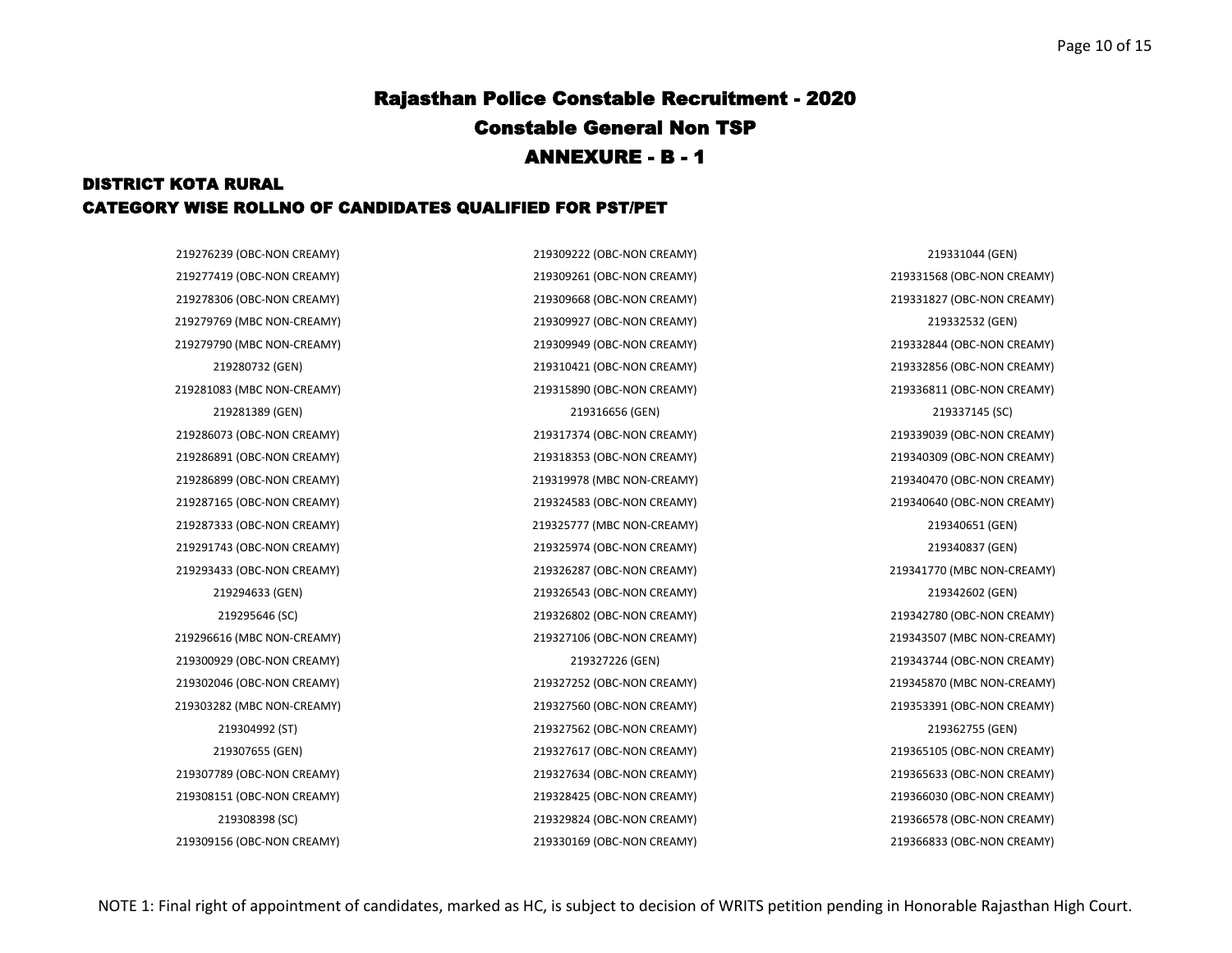### DISTRICT KOTA RURAL CATEGORY WISE ROLLNO OF CANDIDATES QUALIFIED FOR PST/PET

| 219367282 (OBC-NON CREAMY) | 219307791 (MBC NON-CREAMY) | 219174530 (OBC-NON CREAMY) |
|----------------------------|----------------------------|----------------------------|
| 219368378 (OBC-NON CREAMY) | 219313297 (MBC NON-CREAMY) | 219177386 (OBC-NON CREAMY) |
| 219368662 (OBC-NON CREAMY) | 219314120 (MBC NON-CREAMY) | 219184055 (OBC-NON CREAMY) |
| 219368993 (SC)             | 219325073 (MBC NON-CREAMY) | 219194385 (OBC-NON CREAMY) |
| 219370355 (OBC-NON CREAMY) | 219327877 (MBC NON-CREAMY) | 219196397 (MBC NON-CREAMY) |
| 219371439 (OBC-NON CREAMY) | 219334046 (MBC NON-CREAMY) | 219217726 (OBC-NON CREAMY) |
| 219372083 (OBC-NON CREAMY) | 219336009 (MBC NON-CREAMY) | 219219107 (OBC-NON CREAMY) |
| 219372092 (OBC-NON CREAMY) | 219342318 (MBC NON-CREAMY) | 219228846 (OBC-NON CREAMY) |
| 219372359 (OBC-NON CREAMY) | 219343560 (MBC NON-CREAMY) | 219235471 (OBC-NON CREAMY) |
| 219373122 (OBC-NON CREAMY) | 219363777 (MBC NON-CREAMY) | 219235864 (OBC-NON CREAMY) |
| 219373309 (OBC-NON CREAMY) | 219372431 (MBC NON-CREAMY) | 219253703 (MBC NON-CREAMY) |
| 219374036 (SC)             | 219391256 (MBC NON-CREAMY) | 219258409 (OBC-NON CREAMY) |
| 219391641 (OBC-NON CREAMY) | Total: 23                  | 219261368 (OBC-NON CREAMY) |
| 219392557 (GEN)            | OBC-Male                   | 219271766 (OBC-NON CREAMY) |
| <b>Total: 253</b>          | 219115804 (OBC-NON CREAMY) | 219282466 (OBC-NON CREAMY) |
| MBC-Male                   | 219116197 (OBC-NON CREAMY) | 219282682 (OBC-NON CREAMY) |
| 219149058 (MBC NON-CREAMY) | 219118958 (MBC NON-CREAMY) | 219282757 (OBC-NON CREAMY) |
| 219166690 (MBC NON-CREAMY) | 219119987 (MBC NON-CREAMY) | 219287697 (OBC-NON CREAMY) |
| 219174562 (MBC NON-CREAMY) | 219127953 (OBC-NON CREAMY) | 219309095 (OBC-NON CREAMY) |
| 219177562 (MBC NON-CREAMY) | 219128087 (OBC-NON CREAMY) | 219309984 (OBC-NON CREAMY) |
| 219183616 (MBC NON-CREAMY) | 219130318 (OBC-NON CREAMY) | 219310680 (OBC-NON CREAMY) |
| 219228445 (MBC NON-CREAMY) | 219145067 (OBC-NON CREAMY) | 219321381 (OBC-NON CREAMY) |
| 219232914 (MBC NON-CREAMY) | 219147059 (OBC-NON CREAMY) | 219325756 (OBC-NON CREAMY) |
| 219270333 (MBC NON-CREAMY) | 219172435 (OBC-NON CREAMY) | 219329539 (OBC-NON CREAMY) |
| 219270449 (MBC NON-CREAMY) | 219172888 (OBC-NON CREAMY) | 219330418 (OBC-NON CREAMY) |
| 219278593 (MBC NON-CREAMY) | 219173258 (MBC NON-CREAMY) | 219332812 (OBC-NON CREAMY) |
| 219280744 (MBC NON-CREAMY) | 219173329 (OBC-NON CREAMY) | 219333991 (OBC-NON CREAMY) |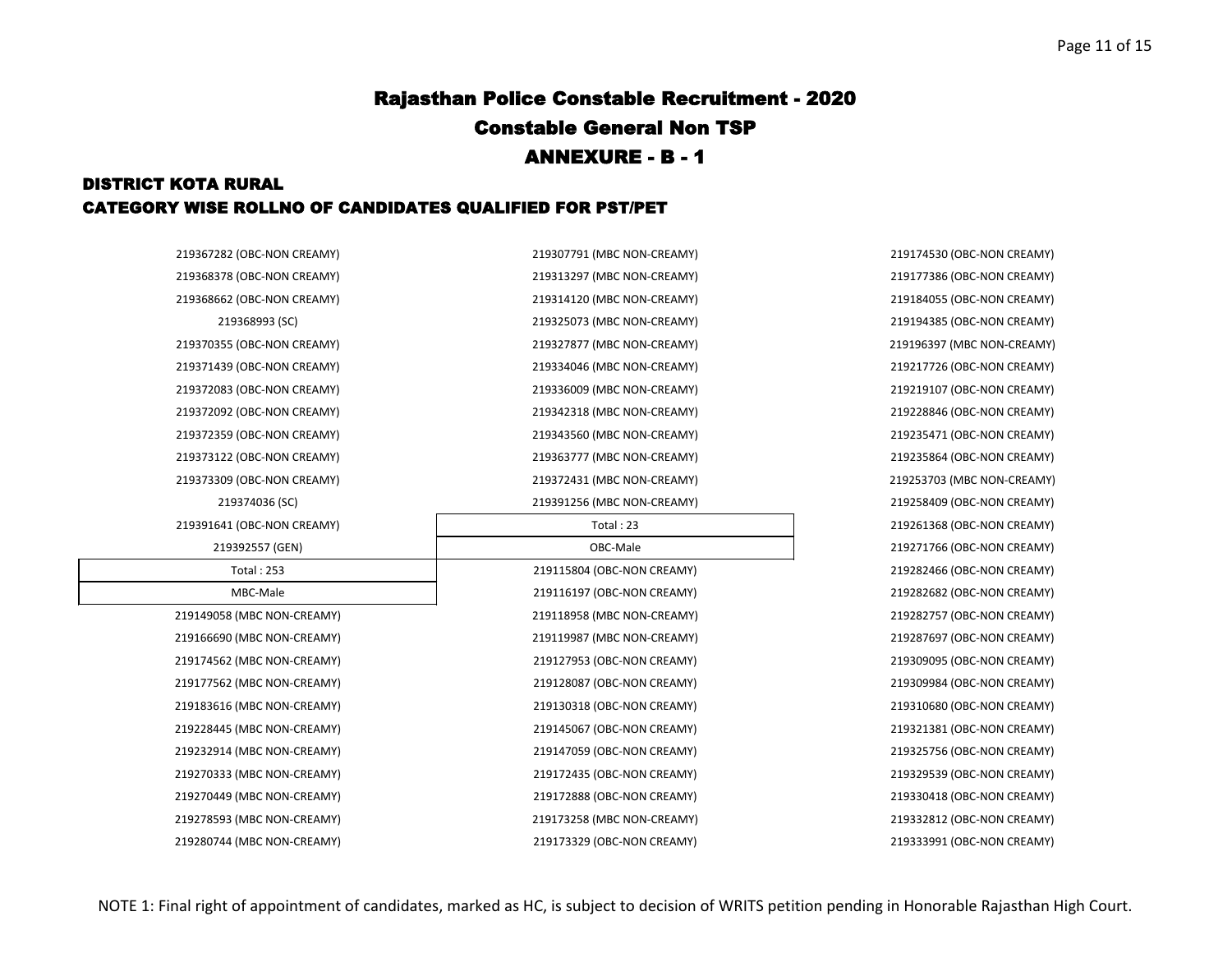### DISTRICT KOTA RURAL CATEGORY WISE ROLLNO OF CANDIDATES QUALIFIED FOR PST/PET

| 219338696 (OBC-NON CREAMY) | 219139544 (SC) | 219168949 (SC) |
|----------------------------|----------------|----------------|
| 219341237 (OBC-NON CREAMY) | 219139802 (SC) | 219169325 (SC) |
| 219344123 (OBC-NON CREAMY) | 219141519 (SC) | 219171737 (SC) |
| 219354009 (OBC-NON CREAMY) | 219144811 (SC) | 219171798 (SC) |
| 219364216 (MBC NON-CREAMY) | 219149232 (SC) | 219171862 (SC) |
| 219367129 (OBC-NON CREAMY) | 219149934 (SC) | 219172308 (SC) |
| 219367610 (OBC-NON CREAMY) | 219156013 (SC) | 219172364 (SC) |
| 219371954 (OBC-NON CREAMY) | 219156681 (SC) | 219172365 (SC) |
| Total: 48                  | 219157633 (SC) | 219173218 (SC) |
| SC-Male                    | 219157714 (SC) | 219174396 (SC) |
| 219111947 (SC)             | 219158137 (SC) | 219177632 (SC) |
| 219113909 (SC)             | 219158771 (SC) | 219182209 (SC) |
| 219115005 (SC)             | 219159012 (SC) | 219182876 (SC) |
| 219116623 (SC)             | 219159257 (SC) | 219183148 (SC) |
| 219118739 (SC)             | 219162973 (SC) | 219183185 (SC) |
| 219120816 (SC)             | 219163220 (SC) | 219184224 (SC) |
| 219127670 (SC)             | 219163710 (SC) | 219193789 (SC) |
| 219129600 (SC)             | 219164516 (SC) | 219193818 (SC) |
| 219129754 (SC)             | 219164618 (SC) | 219194882 (SC) |
| 219133022 (SC)             | 219164899 (SC) | 219196296 (SC) |
| 219133200 (SC)             | 219165017 (SC) | 219196395 (SC) |
| 219134512 (SC)             | 219165559 (SC) | 219197733 (SC) |
| 219135037 (SC)             | 219165792 (SC) | 219198148 (SC) |
| 219136224 (SC)             | 219165932 (SC) | 219198700 (SC) |
| 219137140 (SC)             | 219166090 (SC) | 219200361 (SC) |
| 219137207 (SC)             | 219166250 (SC) | 219201616 (SC) |
| 219137586 (SC)             | 219166979 (SC) | 219214270 (SC) |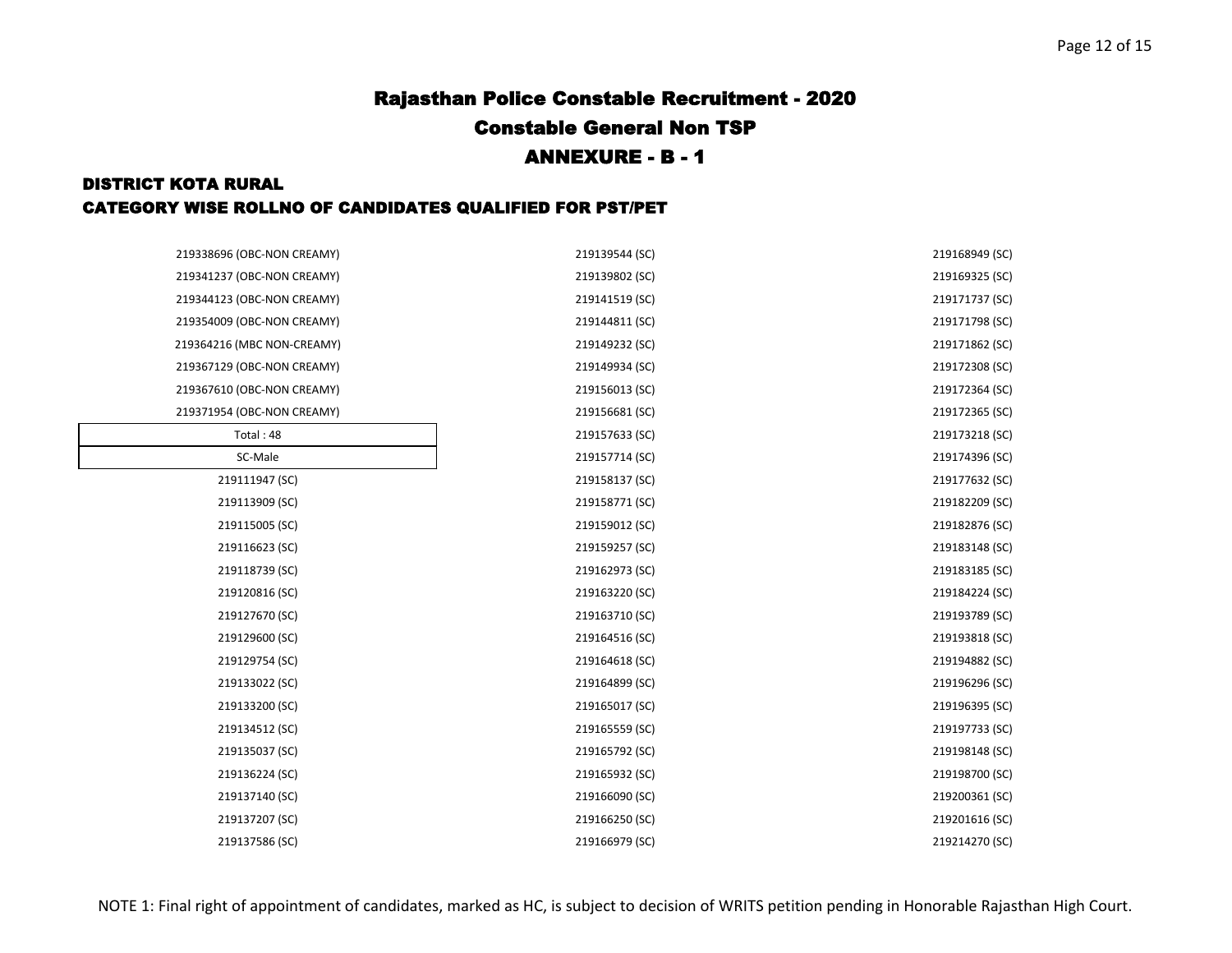#### DISTRICT KOTA RURAL

| 219214987 (SC) | 219277434 (SC) | 219314357 (SC) |
|----------------|----------------|----------------|
| 219218267 (SC) | 219278855 (SC) | 219317603 (SC) |
| 219228639 (SC) | 219281899 (SC) | 219320014 (SC) |
| 219228738 (SC) | 219281982 (SC) | 219320206 (SC) |
| 219231765 (SC) | 219282182 (SC) | 219320350 (SC) |
| 219232370 (SC) | 219282209 (SC) | 219320618 (SC) |
| 219232835 (SC) | 219282647 (SC) | 219320938 (SC) |
| 219234804 (SC) | 219282685 (SC) | 219321421 (SC) |
| 219236386 (SC) | 219284024 (SC) | 219321874 (SC) |
| 219245836 (SC) | 219290545 (SC) | 219323468 (SC) |
| 219249099 (SC) | 219291949 (SC) | 219323514 (SC) |
| 219251818 (SC) | 219292821 (SC) | 219323697 (SC) |
| 219252695 (SC) | 219293672 (SC) | 219324223 (SC) |
| 219255657 (SC) | 219297210 (SC) | 219324564 (SC) |
| 219258067 (SC) | 219300547 (SC) | 219328053 (SC) |
| 219258715 (SC) | 219301732 (SC) | 219328840 (SC) |
| 219260605 (SC) | 219301986 (SC) | 219330734 (SC) |
| 219260985 (SC) | 219304192 (SC) | 219332315 (SC) |
| 219263707 (SC) | 219304327 (SC) | 219336211 (SC) |
| 219264976 (SC) | 219304834 (SC) | 219337947 (SC) |
| 219270021 (SC) | 219305496 (SC) | 219338103 (SC) |
| 219270405 (SC) | 219306064 (SC) | 219340391 (SC) |
| 219271114 (SC) | 219307350 (SC) | 219341772 (SC) |
| 219271266 (SC) | 219308883 (SC) | 219344292 (SC) |
| 219274535 (SC) | 219309966 (SC) | 219344530 (SC) |
| 219276010 (SC) | 219311015 (SC) | 219354370 (SC) |
| 219276675 (SC) | 219312064 (SC) | 219360375 (SC) |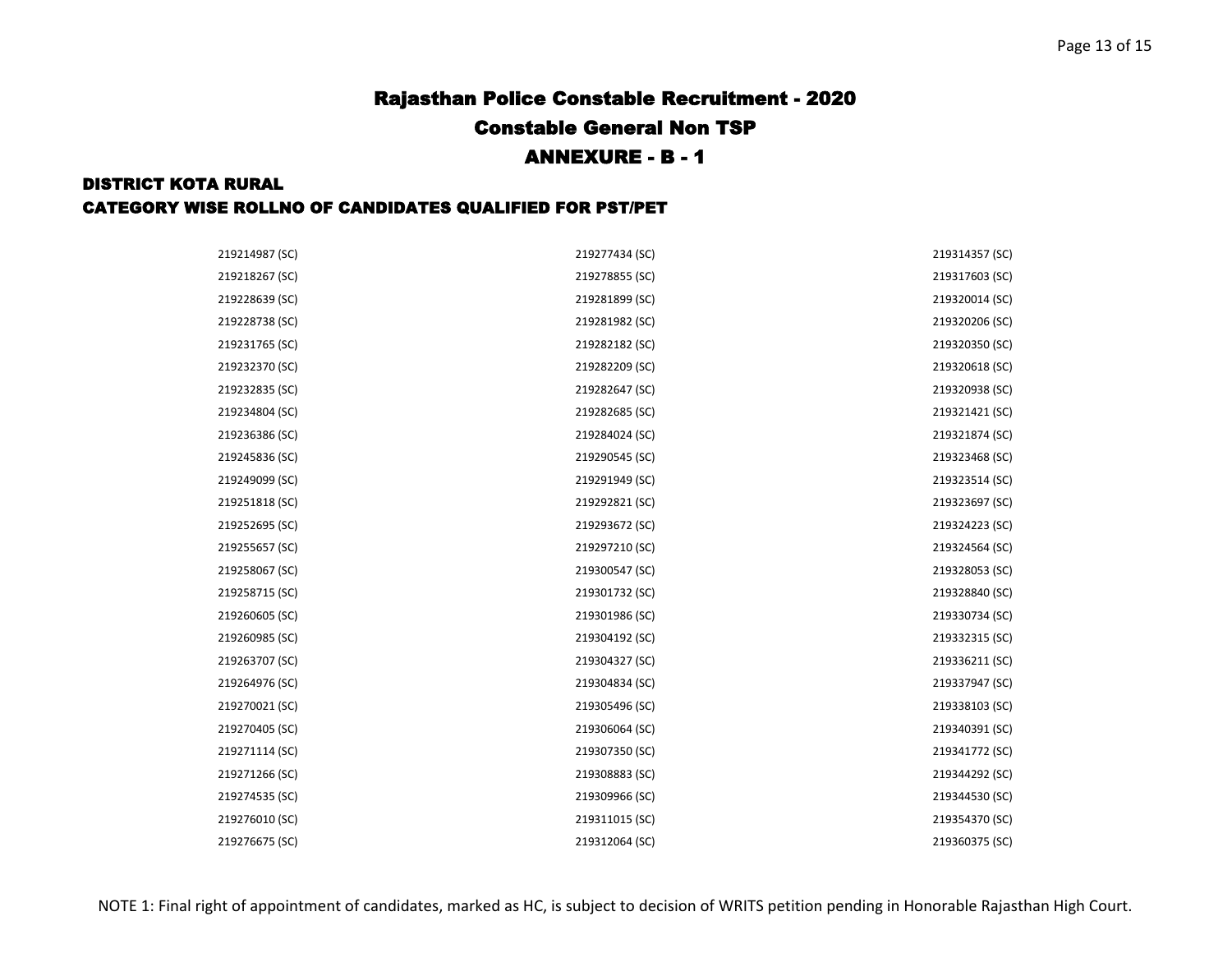#### DISTRICT KOTA RURAL

| 219361044 (SC)    | 219158109 (ST) | 219280624 (ST) |
|-------------------|----------------|----------------|
| 219363625 (SC)    | 219183584 (ST) | 219288366 (ST) |
| 219365129 (SC)    | 219193665 (ST) | 219288895 (ST) |
|                   |                |                |
| 219365339 (SC)    | 219196179 (ST) | 219288898 (ST) |
| 219365761 (SC)    | 219198643 (ST) | 219289902 (ST) |
| 219369670 (SC)    | 219200289 (ST) | 219292525 (ST) |
| 219370033 (SC)    | 219201032 (ST) | 219293270 (ST) |
| 219372845 (SC)    | 219214797 (ST) | 219293711 (ST) |
| 219391461 (SC)    | 219228441 (ST) | 219295126 (ST) |
| 219391666 (SC)    | 219235592 (ST) | 219297381 (ST) |
| <b>Total: 162</b> | 219237275 (ST) | 219303273 (ST) |
| ST-Male           | 219256208 (ST) | 219304135 (ST) |
| 219126866 (ST)    | 219257818 (ST) | 219307666 (ST) |
| 219129030 (ST)    | 219257932 (ST) | 219307716 (ST) |
| 219129996 (ST)    | 219263229 (ST) | 219307721 (ST) |
| 219130086 (ST)    | 219263344 (ST) | 219311049 (ST) |
| 219132043 (ST)    | 219263711 (ST) | 219312947 (ST) |
| 219132567 (ST)    | 219264151 (ST) | 219315472 (ST) |
| 219133027 (ST)    | 219264840 (ST) | 219315978 (ST) |
| 219134848 (ST)    | 219266785 (ST) | 219317972 (ST) |
| 219136013 (ST)    | 219267350 (ST) | 219319360 (ST) |
| 219137524 (ST)    | 219267366 (ST) | 219319979 (ST) |
| 219138131 (ST)    | 219267780 (ST) | 219324071 (ST) |
| 219138476 (ST)    | 219267905 (ST) | 219324334 (ST) |
| 219138665 (ST)    | 219268520 (ST) | 219338352 (ST) |
| 219139499 (ST)    | 219268557 (ST) | 219339132 (ST) |
| 219140588 (ST)    | 219268860 (ST) | 219342694 (ST) |